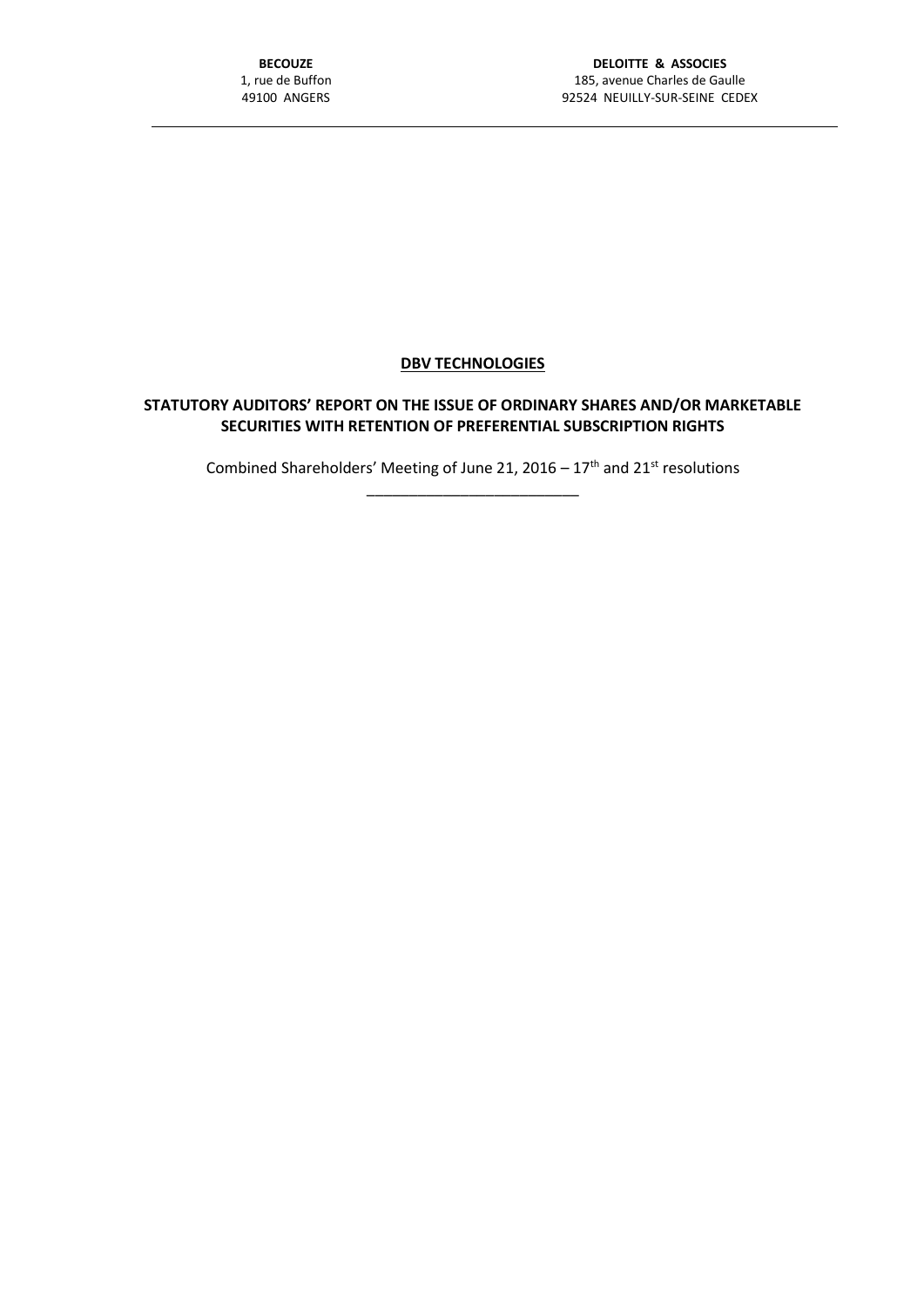## **DBV TECHNOLOGIES** Société Anonyme Headquarters: 177 - 181, avenue Pierre Brossolette 92120 MONTROUGE

*This is a free translation into English of a report issued in the French language and is provided solely for the convenience of Englishspeaking readers. This report should be read in conjunction and construed in accordance with French law and professional auditing standards applicable in France.*

\_\_\_\_\_\_\_\_\_\_

*Statutory auditors' report on the issue of ordinary shares and/or marketable securities with retention of preferential subscription rights*

*Combined Shareholders' Meeting of June 21, 2016 – 17th and 21st resolutions*

To the Shareholders,

In our capacity as Statutory Auditors of your Company and in accordance with the procedures set forth in Article L. 228-92 of the French Commercial Code (*Code de Commerce*), we hereby report to you on the proposed delegation to the Board of Directors to decide on an issue of ordinary shares, and/or ordinary shares conferring entitlement to the allocation of other ordinary shares or debt securities, and/or marketable securities granting access to ordinary shares to be issued by your Company, with retention of preferential subscription rights, a transaction on which you are asked to vote.

In accordance with Article L. 228-93 of the French Commercial Code, the marketable securities to be issued may grant access to ordinary shares to be issued by any entity which holds, directly or indirectly, more than half of your Company's share capital or any entity in which the Company holds, directly or indirectly, more than half of the share capital.

The par value amount of shares likely to be issued, immediately or in the future, under this delegation may not exceed 30% of share capital as of the date of the decision made by the Board of Directors to increase share capital. This limit will be deducted from the overall limit for the maximum par value amount of the shares likely to be issued, immediately or in the future, under the  $23<sup>rd</sup>$  resolution, i.e. 65% of share capital on the date of this Shareholders' Meeting. Furthermore, should you adopt the  $21<sup>st</sup>$  resolution, the number of securities to be issued may be increased under the terms and conditions set forth in Articles L. 225-135-1 and R. 225-118 of the French Commercial Code and within the aforementioned limits.

Based on its report, your Board of Directors proposes that shareholders delegate to it, for a period of 26 months as of the date of this Shareholders' Meeting, the authority to decide on an issue. Where necessary, the Board will set the final issue terms and conditions of this transaction.